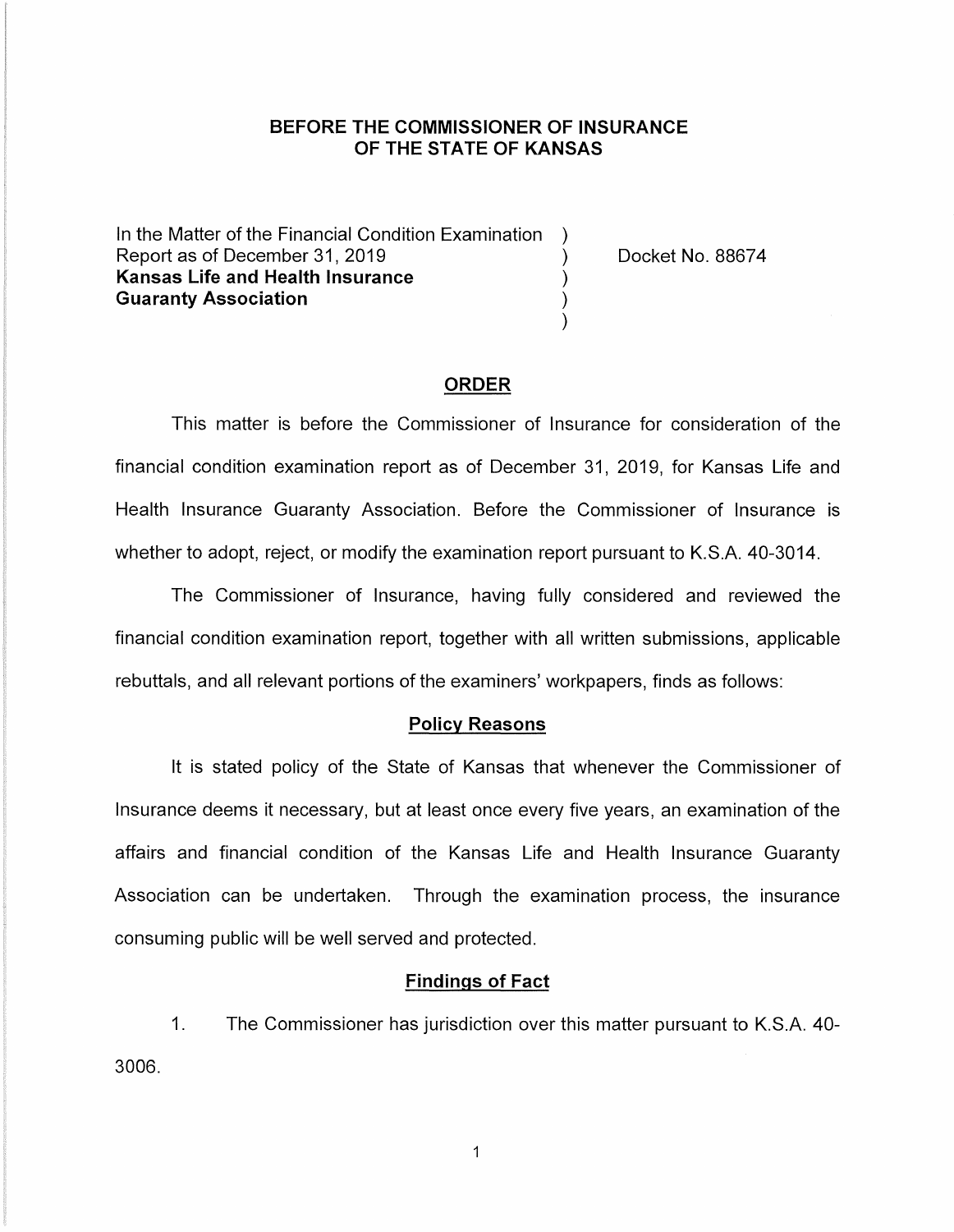2. An examination of Kansas Life and Health Insurance Guaranty Association was undertaken by the Kansas Insurance Department and was completed on March 29, 2021.

3. On March 29, 2021, the examiner-in-charge tendered and filed with the Kansas Insurance Department a verified written report of the examination within thirty (30) days following completion of the examination.

4. Following receipt of the verified report, the Kansas Insurance Department transmitted the report to Kansas Life and Health Insurance Guaranty Association on May 26, 2021, with a duly executed notice advising the company of its opportunity to prepare and submit to the Kansas Insurance Department a written submission or rebuttal with respect to any and all matters contained in the report.

5. On June 8, 2021, Kansas Life and Health Insurance Guaranty Association filed a written submission accepting the verified report with two minor changes.

6. Within thirty (30) days of the end of the time period allowed for written submission or rebuttal, the Commissioner of Insurance fully reviewed the report, together with all written submissions and rebuttals provided by Kansas Life and Health Insurance Guaranty Association. The Commissioner of Insurance further reviewed all relevant workpapers.

7. No other written submissions or rebuttals were submitted by Kansas Life and Health Insurance Guaranty Association.

2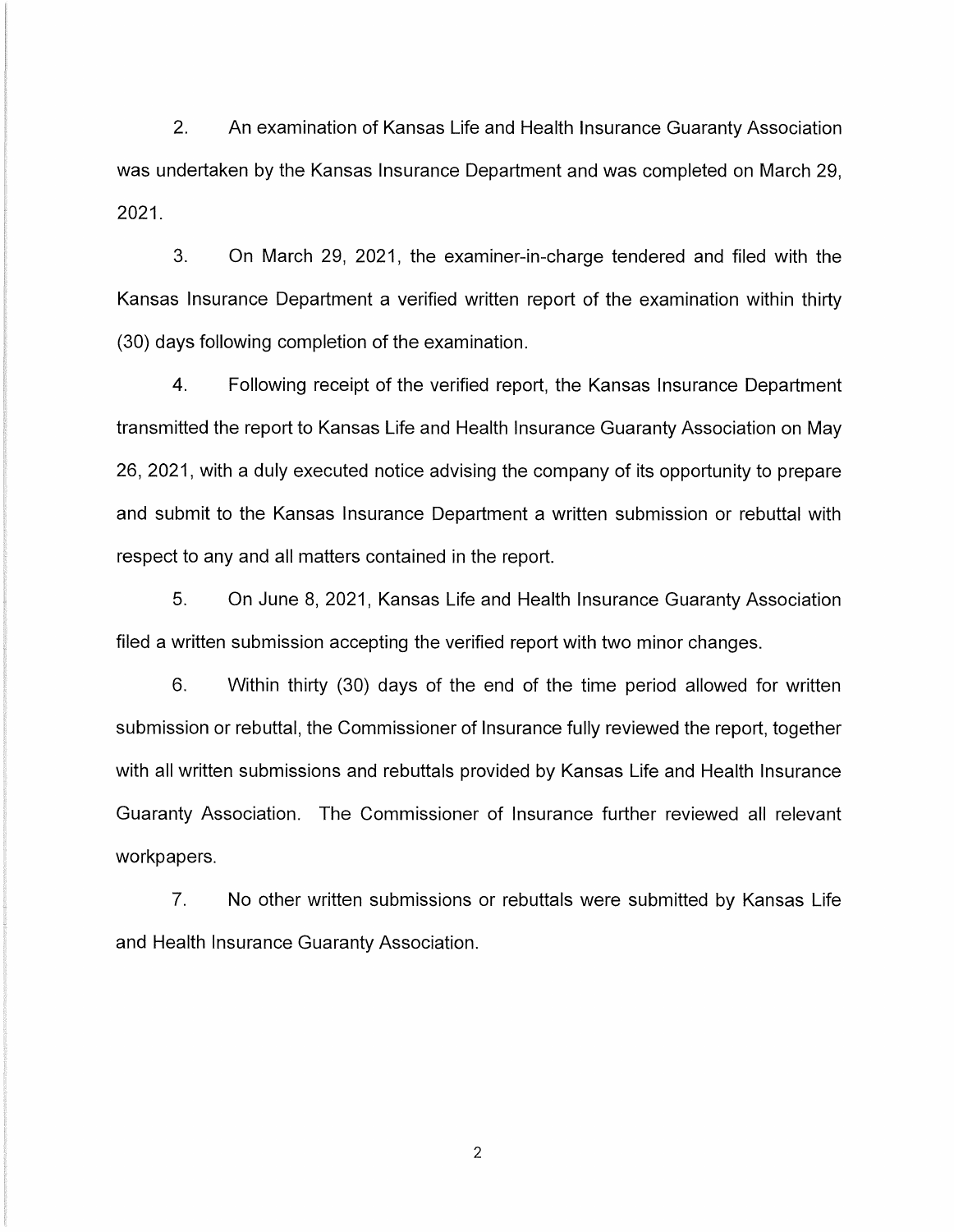## **Conclusion of Law**

8. K.S.A. 40-3014 provides, in pertinent part:

"The association shall be subject to examination and regulation by the commissioner[.]"

9. Based upon the Findings of Fact enumerated in paragraphs #1 through #7 above, the financial condition examination report as of December 31, 2019 of Kansas Life and Health Insurance Guaranty Association should be adopted.

10. Kansas Life and Health Insurance Guaranty Association hereby waives any and all rights to further administrative adjudication or review of this matter, including any and all rights conferred upon it under K.S.A. 77-501, et seq. and K.S.A. 77-601, et seq.

11. This Order constitutes the Final Order in this matter.

# **IT 15 THEREFORE, BY THE COMMISSIONER OF INSURANCE, ORDERED THAT:**

1. The financial condition examination report as of December 31, 2019, of the Kansas Life and Health Insurance Guaranty Association is adopted.

2. The Commissioner of Insurance retains jurisdiction over this matter to issue any and all further Orders deemed appropriate or to take such further action necessary to dispose of this matter.

3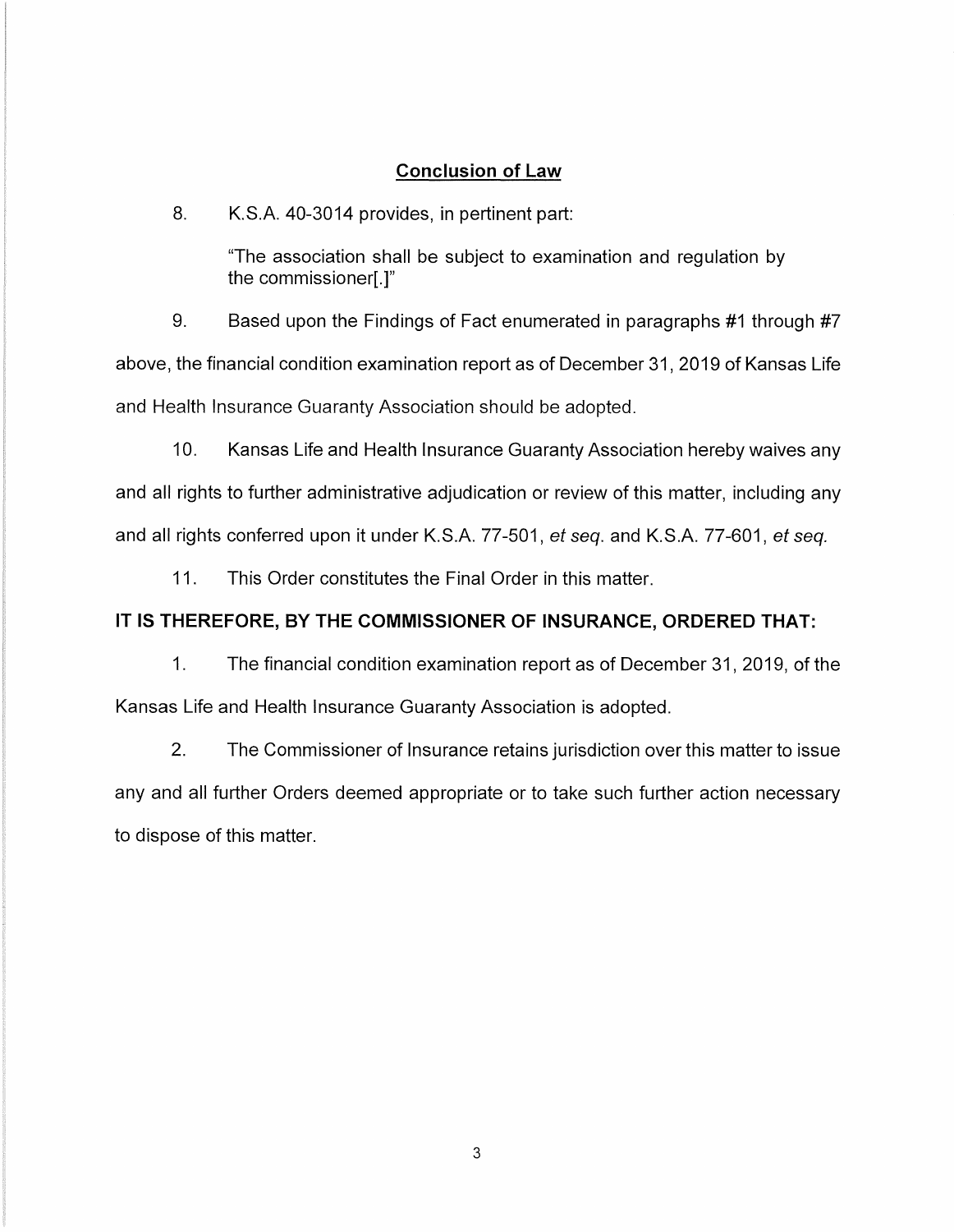IT IS SO ORDERED THIS 22nd DAY OF JUNE 2021, IN THE CITY OF

TOPEKA, COUNTY OF SHAWNEE, STATE OF KANSAS.



Vicki Schmidt Commissioner of Insurance

By:

Approved by the Kansas Insurance Department Legal Division

Paige Blevins **Lead Regulatory Counsel**